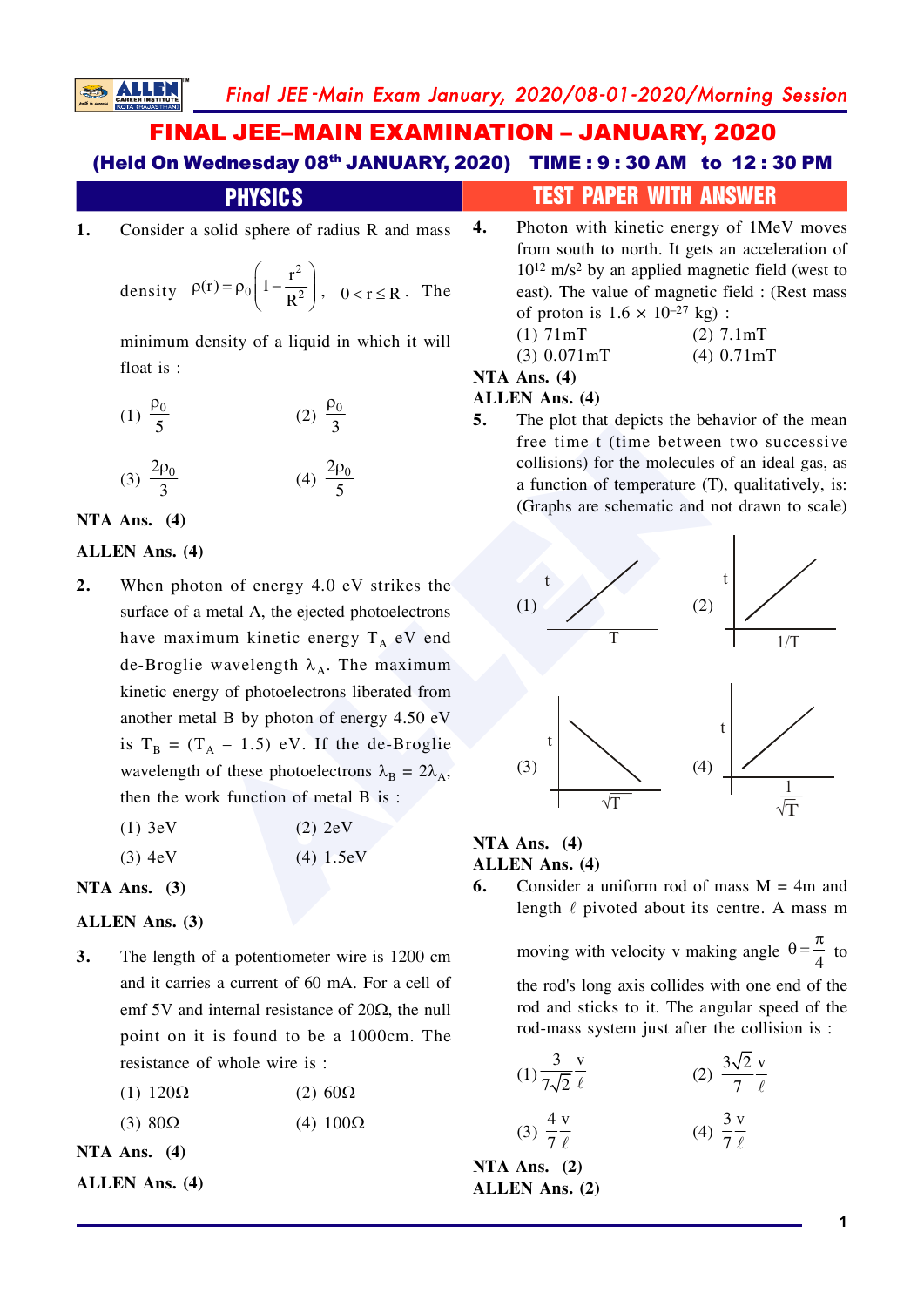

- $\overline{7}$ . The dimension of stopping potential  $V_0$  in photoelectric effect in units of Planck's constant 'h', speed of light 'c' and Gravitational constant 'G' and ampere A is:
	- (2)  $h^{-2/3}$   $c^{-1/3}$   $G^{4/3}$   $A^{-1}$ (1)  $h^2$  G<sup>3/2</sup> c<sup>1/3</sup> A<sup>-1</sup>

(3) 
$$
h^{1/3} G^{2/3} c^{1/3} A^{-1}
$$
 (4)  $h^{2/3} c^{5/3} G^{1/3} A^{-1}$ 

#### NTA Ans.  $(4)$

#### **ALLEN Ans. (Bonus)**

8. Consider two solid spheres of radii  $R_1 = 1m$ ,  $R_2 = 2m$  and masses  $M_1$  and  $M_2$ , respectively. The gravitational field due to sphere  $(1)$  and  $(2)$ 

are shown. The value of 
$$
\frac{M_1}{M_2}
$$
 is :



(2)  $\frac{2}{3}$  (3)  $\frac{1}{3}$ (1)  $\frac{1}{2}$ (4)  $\frac{1}{6}$ 

NTA Ans.  $(4)$ 

#### **ALLEN Ans. (4)**

9. In finding the electric field using Gauss Law

the formula  $|\vec{E}| = \frac{q_{\text{enc}}}{\epsilon_0 |A|}$  is applicable. In the

formula  $\varepsilon_0$  is permittivity of free space, A is the area of Gaussian surface and q<sub>enc</sub> is charge enclosed by the Gaussian surface. The equation can be used in which of the following situation? (1) Only when the Gaussian surface is an equipotential surface.

- (2) Only when  $|\vec{F}|$  = constant on the surface.
- (3) For any choice of Gaussian surface.
- (4) Only when the Gaussian surface is an equipotential surface and  $|\vec{E}|$  is constant on the surface.

NTA Ans.  $(4)$ **ALLEN Ans. (4)**   $10.$ A thermodynamic cycle xyzx is shown on a V-T diagram.



The P-V diagram that best describes this cycle is: (Diagrams are schematic and not to scale)



### NTA Ans.  $(4)$

#### **ALLEN Ans. (4)**

The coordinates of centre of mass of a uniform 11. flag shaped lamina (thin flat plate) of mass 4kg. (The coordinates of the same are shown in figure) are :



 $(1)$   $(1.25m, 1.50m)$  $(2)$  (1m, 1.75m)  $(3)$   $(0.75m, 0.75m)$  $(4)$   $(0.75m, 1.75m)$ 

NTA Ans.  $(4)$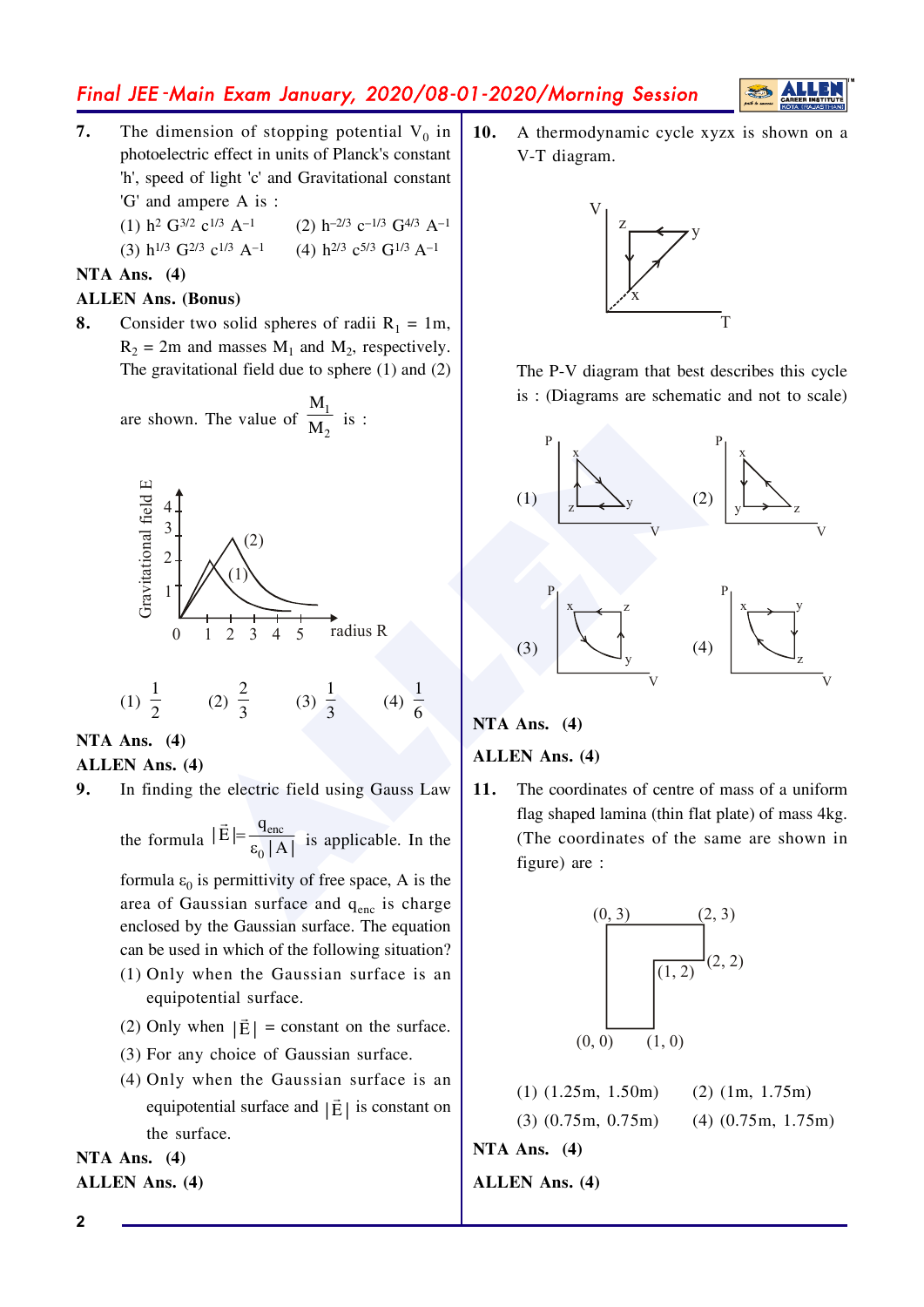

- The magnifying power of a telescope with tube  $12.$ 60 cm is 5. What is the focal length of its eve piece?
	- $(1)$  30 cm  $(2)$  40 cm  $(3)$  20 cm  $(4)$  10 cm
- NTA Ans.  $(4)$

#### **ALLEN** Ans. (4)

- The graph which depicts the results of  $13.$ Rutherform gold foil experiment with  $\alpha$ -particales is :
	- $\theta$ : Scattering angle
	- $Y:$  Number of scattered  $\alpha$ -particles detected (Plots are schematic and not to scale)







NTA Ans.  $(3)$ **ALLEN Ans. (3)** 



 $14.$ A particle of mass m is fixed to one end of a light spring having force constant k and unstretched length  $\ell$ . The other end is fixed. The system is given an angular speed  $\omega$  about the fixed end of the spring such that it rotates in a circle in gravity free space. Then the stretch in the spring is :

(1) 
$$
\frac{m\ell\omega^2}{k + m\omega^2}
$$
  
(2) 
$$
\frac{m\ell\omega^2}{k - m\omega^2}
$$
  
(3) 
$$
\frac{m\ell\omega^2}{k - \omega m}
$$
  
(4) 
$$
\frac{m\ell\omega^2}{k + m\omega}
$$

## NTA Ans.  $(2)$

#### ALLEN Ans. (2)

 $15.$ The critical angle of a medium for a specific wavelength, if the medium has relative

permittivity 3 and relative permeability  $\frac{4}{3}$  for

this wavelength, will be:

| $(1) 60^{\circ}$      | $(2) 15^{\circ}$      |
|-----------------------|-----------------------|
| $(3)$ 45 <sup>°</sup> | $(4)$ 30 <sup>o</sup> |

NTA Ans.  $(4)$ 

### **ALLEN** Ans. (4)

A leak proof cylinder of length 1m, made of 16. a metal which has very low coefficient of expansion is floating vertically in water at  $0^{\circ}$ C such that its height above the water surface is 20 cm. When the temperature of water is increased to  $4^{\circ}$ C, the height of the cylinder above the water surface becomes 21 cm. The density of water at  $T = 4$ °C, relative to the density at  $T = 0$ °C is close to :

| $(1)$ 1.01 |  | $(2)$ 1.04 |
|------------|--|------------|
|            |  |            |

 $(3)$  1.03  $(4)$  1.26

NTA Ans.  $(1)$ 

**ALLEN Ans. (1)** 

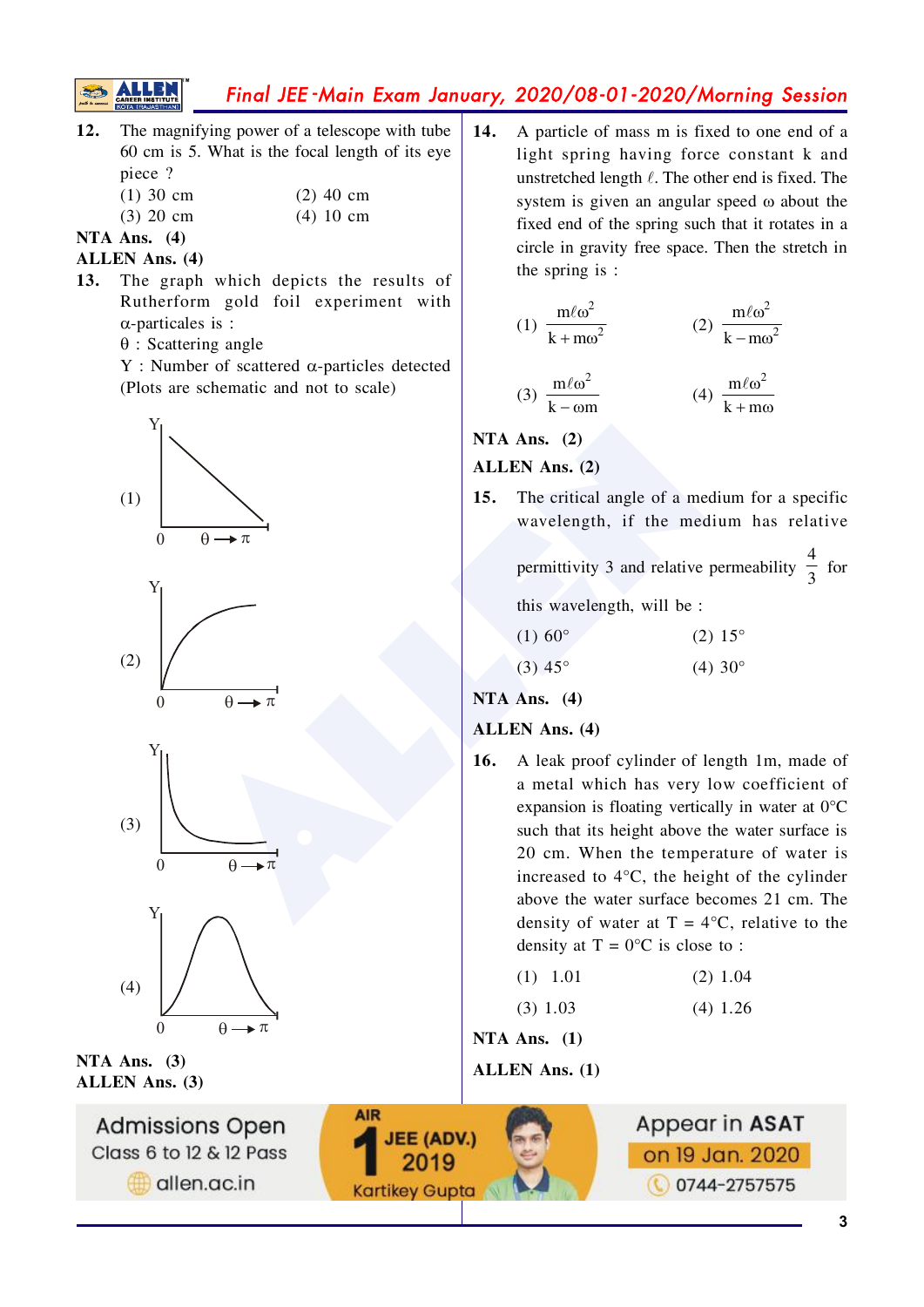# **ALLE**

 $17.$ Boolean relation at the output stage-Y for the following circuit is :





#### **ALLEN** Ans. (3)

18. Three charged particle A, B and C with charges  $-4q$ , 2q and  $-2q$  are present on the circumference of a circle of radius d. the charged particles A, C and centre O of the circle formed an equilateral triangle as shown in figure. Electric field at O along x-direction is :



$$
(1) \frac{2\sqrt{3} q}{\pi \epsilon_0 d^2} \qquad (2) \frac{\sqrt{3} q}{4\pi \epsilon_0 d}
$$

$$
(3) \frac{3\sqrt{3} q}{4\pi\varepsilon_0 d^2}
$$

$$
(4) \frac{\sqrt{3} q}{\pi \epsilon_0 d^2}
$$

NTA Ans.  $(4)$ 

**ALLEN Ans.** (4)

**Admissions Open** Class 6 to 12 & 12 Pass allen.ac.in

19. At time  $t = 0$  magnetic field of 100 Gauss is passing perpendicularly through the area defined by the closed loop shown in the figure. If the magnetic field reduces linearly to 500 Gauss, in the next 5s, then induced EMF in the loop is :



NTA Ans.  $(3)$ 

#### ALLEN Ans. (3)

20. Effective capacitance of parallel combination of two capacitors  $C_1$  and  $C_2$  is 10  $\mu$ F. When these capacitors are individually connected to a voltage source of 1V, the energy stored in the capacitor  $C_2$  is 4 times that of  $C_1$ . If these capacitors are connected in series, their effective capacitance will be :

| (1) $3.2 \mu F$ | $(2)$ 8.4 $\mu$ F |
|-----------------|-------------------|
| $(3)$ 1.6 uF    | $(4)$ 4.2 uF      |

NTA Ans.  $(3)$ 

#### **ALLEN Ans. (3)**

 $21.$ Four resistances of 15 $\Omega$ , 12 $\Omega$ , 4 $\Omega$  and 10 $\Omega$ respectively in cyclic order to form Wheatstone's network. The resistance that is to be connected in parallel with the resistance of  $10\Omega$  to balance the network is  $\Omega$ .

NTA Ans. (10.00)

### **ALLEN Ans.** (10.00)